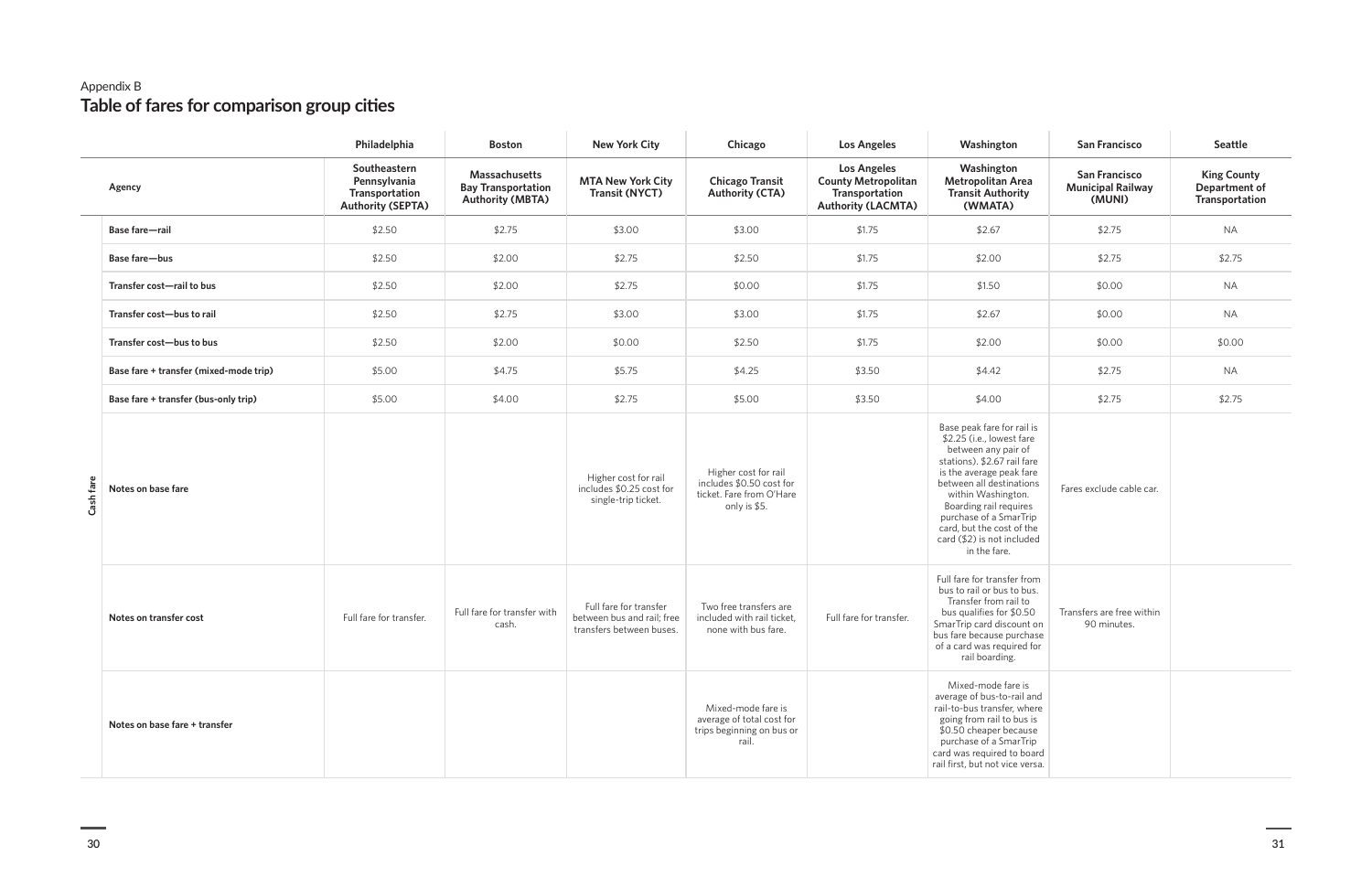|                                   |                                        | Philadelphia                                                                                                                                                                                   | <b>Boston</b>                                                                                                                                                        | <b>New York City</b>                                                                                                                                                                                                                                              | Chicago                                                                                                                                                                                                                   | <b>Los Angeles</b>                                                                                                                                                            | Washington                                                                                                                                                                                        | <b>San Francisco</b>                                                                                                                                                                      | <b>Seattle</b>                                                                                                           |
|-----------------------------------|----------------------------------------|------------------------------------------------------------------------------------------------------------------------------------------------------------------------------------------------|----------------------------------------------------------------------------------------------------------------------------------------------------------------------|-------------------------------------------------------------------------------------------------------------------------------------------------------------------------------------------------------------------------------------------------------------------|---------------------------------------------------------------------------------------------------------------------------------------------------------------------------------------------------------------------------|-------------------------------------------------------------------------------------------------------------------------------------------------------------------------------|---------------------------------------------------------------------------------------------------------------------------------------------------------------------------------------------------|-------------------------------------------------------------------------------------------------------------------------------------------------------------------------------------------|--------------------------------------------------------------------------------------------------------------------------|
|                                   | <b>Base fare-rail</b>                  | \$2.00                                                                                                                                                                                         | \$2.25                                                                                                                                                               | \$2.62                                                                                                                                                                                                                                                            | \$2.50                                                                                                                                                                                                                    | \$1.75                                                                                                                                                                        | \$2.67                                                                                                                                                                                            | \$2.50                                                                                                                                                                                    | <b>NA</b>                                                                                                                |
|                                   | Base fare-bus                          | \$2.00                                                                                                                                                                                         | \$1.70                                                                                                                                                               | \$2.62                                                                                                                                                                                                                                                            | \$2.25                                                                                                                                                                                                                    | \$1.75                                                                                                                                                                        | \$2.00                                                                                                                                                                                            | \$2.50                                                                                                                                                                                    | \$2.75                                                                                                                   |
|                                   | Transfer cost-rail to bus              | \$1.00                                                                                                                                                                                         | \$0.00                                                                                                                                                               | \$0.00                                                                                                                                                                                                                                                            | \$0.25                                                                                                                                                                                                                    | \$0.00                                                                                                                                                                        | \$1.50                                                                                                                                                                                            | \$0.00                                                                                                                                                                                    | <b>NA</b>                                                                                                                |
|                                   | Transfer cost-bus to rail              | \$1.00                                                                                                                                                                                         | \$0.55                                                                                                                                                               | \$0.00                                                                                                                                                                                                                                                            | \$0.25                                                                                                                                                                                                                    | \$0.00                                                                                                                                                                        | \$2.17                                                                                                                                                                                            | \$0.00                                                                                                                                                                                    | <b>NA</b>                                                                                                                |
|                                   | Transfer cost-bus to bus               | \$1.00                                                                                                                                                                                         | \$0.00                                                                                                                                                               | \$0.00                                                                                                                                                                                                                                                            | \$0.25                                                                                                                                                                                                                    | \$0.00                                                                                                                                                                        | \$0.00                                                                                                                                                                                            | \$0.00                                                                                                                                                                                    | \$0.00                                                                                                                   |
|                                   | Base fare + transfer (mixed-mode trip) | \$3.00                                                                                                                                                                                         | \$2.25                                                                                                                                                               | \$2.62                                                                                                                                                                                                                                                            | \$2.63                                                                                                                                                                                                                    | \$1.75                                                                                                                                                                        | \$4.17                                                                                                                                                                                            | \$2.50                                                                                                                                                                                    | <b>NA</b>                                                                                                                |
|                                   | Base fare + transfer (bus-only trip)   | \$3.00                                                                                                                                                                                         | \$1.70                                                                                                                                                               | \$2.62                                                                                                                                                                                                                                                            | \$2.50                                                                                                                                                                                                                    | \$1.75                                                                                                                                                                        | \$2.00                                                                                                                                                                                            | \$2.50                                                                                                                                                                                    | \$2.75                                                                                                                   |
| est single-trip far<br><b>Nor</b> | Notes on base fare                     | Requires token (no longer<br>sold) or SEPTA Key card<br>(smart card). Card cost is<br>\$4.95; fee is waived if card<br>is registered. Cost of card<br>is not included in<br>fare calculations. | Requires discount-ride<br>CharlieCard (smart card).<br>Card is free.                                                                                                 | Using a MetroCard, the<br>\$2.75 base is discounted<br>by 5 percent if \$5.50<br>or more is added to the<br>card, so the base fare<br>is effectively \$2.62.<br>There is a $$1$ cost for a<br>MetroCard. Cost of card<br>is not included in fare<br>calculations. | Requires Ventra card<br>(smart card), which<br>costs \$5. Cost of card<br>is not included in fare<br>calculations.                                                                                                        | No additional discount<br>applies to base fare;<br>transfers are free.<br>Discount-ride TAP smart<br>card costs \$2. Cost of<br>card is not included in fare<br>calculations. | No additional discount<br>applies to base fare.<br>SmarTrip card (smart<br>card) costs $$2$ and is<br>required to ride rail. Cost<br>of card is not included in<br>fare calculations.             | <b>Requires Clipper Card</b><br>(smart card), which<br>costs \$3; fee is waived<br>if autoload is set up.<br>Excludes cable car. Cost of<br>card is not included in<br>fare calculations. | No discount with ORCA<br>card (smart card), which<br>costs \$5. Cost of card<br>is not included in fare<br>calculations. |
|                                   | Notes on base fare + transfer          | Fare is achieved via<br>smart card. Includes<br>two transfers within 90<br>minutes of original ride.                                                                                           | Fare is achieved via smart<br>card. Cost of mixed-mode<br>trip is \$2.25 regardless of<br>mode order. Includes one<br>transfer within two hours<br>of original ride. | Fare is achieved via<br>discounted fare with<br>pay-per-ride MetroCard.<br>Includes free transfers<br>within two hours of<br>original ride.                                                                                                                       | Fare is achieved via smart<br>card. \$0.25 fee provides<br>up to two additional rides<br>within two hours. Cost<br>of mixed-mode trip is<br>average of trip starting on<br>rail (\$2.75) and starting<br>on bus (\$2.50). | Fare is achieved via smart<br>card. Card allows transfers<br>to other Metro lines for up<br>to two hours.                                                                     | Bus-to-bus transfers are<br>free for two hours with<br>SmarTrip card; other<br>transfers are \$0.50 less<br>than the base fare. Cost of<br>mixed-mode trip is \$4.17<br>regardless of mode order. | Fare is achieved via smart<br>card. All transfers are free<br>within 90 minutes.                                                                                                          | Free transfers for two<br>hours with ORCA card.<br>Fare is for bus-only trip.                                            |
|                                   | Base fare-rail                         | \$2.00                                                                                                                                                                                         | \$2.01                                                                                                                                                               | \$2.62                                                                                                                                                                                                                                                            | \$2.50                                                                                                                                                                                                                    | \$1.75                                                                                                                                                                        | \$2.67                                                                                                                                                                                            | \$1.79                                                                                                                                                                                    | <b>NA</b>                                                                                                                |
|                                   | Base fare-bus                          | \$2.00                                                                                                                                                                                         | \$1.31                                                                                                                                                               | \$2.62                                                                                                                                                                                                                                                            | \$2.25                                                                                                                                                                                                                    | \$1.75                                                                                                                                                                        | \$1.67                                                                                                                                                                                            | \$1.79                                                                                                                                                                                    | \$2.36                                                                                                                   |
|                                   | Base fare + transfer (mixed-mode trip) | \$2.29                                                                                                                                                                                         | \$2.01                                                                                                                                                               | \$2.62                                                                                                                                                                                                                                                            | \$2.50                                                                                                                                                                                                                    | \$1.75                                                                                                                                                                        | $$3.63*$                                                                                                                                                                                          | \$1.79                                                                                                                                                                                    | <b>NA</b>                                                                                                                |
|                                   | Base fare + transfer (bus-only trip)   | \$2.29                                                                                                                                                                                         | \$1.31                                                                                                                                                               | \$2.62                                                                                                                                                                                                                                                            | \$2.50                                                                                                                                                                                                                    | \$1.75                                                                                                                                                                        | \$1.67                                                                                                                                                                                            | \$1.79                                                                                                                                                                                    | \$2.36                                                                                                                   |
| Cheapest fare                     | Notes on base fare                     | Fare is achieved via smart<br>card Travel Wallet.                                                                                                                                              | Fare is achieved via<br>monthly pass.                                                                                                                                | Fare is achieved via<br>discounted fare on pay-<br>per-ride MetroCard.                                                                                                                                                                                            | Rail fare is the same with<br>monthly pass or smart<br>card; bus fare is achieved<br>via smart card.                                                                                                                      | Fare is achieved via smart<br>card.                                                                                                                                           | Rail fare is achieved via<br>smart card; bus fare is<br>achieved via monthly pass.                                                                                                                | Fare is achieved via<br>monthly pass.                                                                                                                                                     | Fare is achieved via<br>monthly pass.                                                                                    |
|                                   | Notes on base fare + transfer          | Fare is achieved via<br>monthly pass.                                                                                                                                                          | Mixed-mode fare is<br>achieved via monthly pass.<br>Bus fare is achieved via<br>monthly bus pass.                                                                    | Fare is achieved via<br>discounted fare on pay-<br>per-ride MetroCard.                                                                                                                                                                                            | Mixed-mode fare is<br>achieved via monthly pass.<br>Bus fare is achieved via<br>monthly pass or smart<br>card.                                                                                                            | Fare is achieved via smart<br>card.                                                                                                                                           | Mixed-mode fare is<br>achieved via smart card.<br>Bus fare is achieved via<br>monthly (four-week) pass.                                                                                           | Fare is achieved via<br>monthly pass.                                                                                                                                                     | Fare is achieved via<br>monthly pass. Fare is for<br>bus-only trip.                                                      |